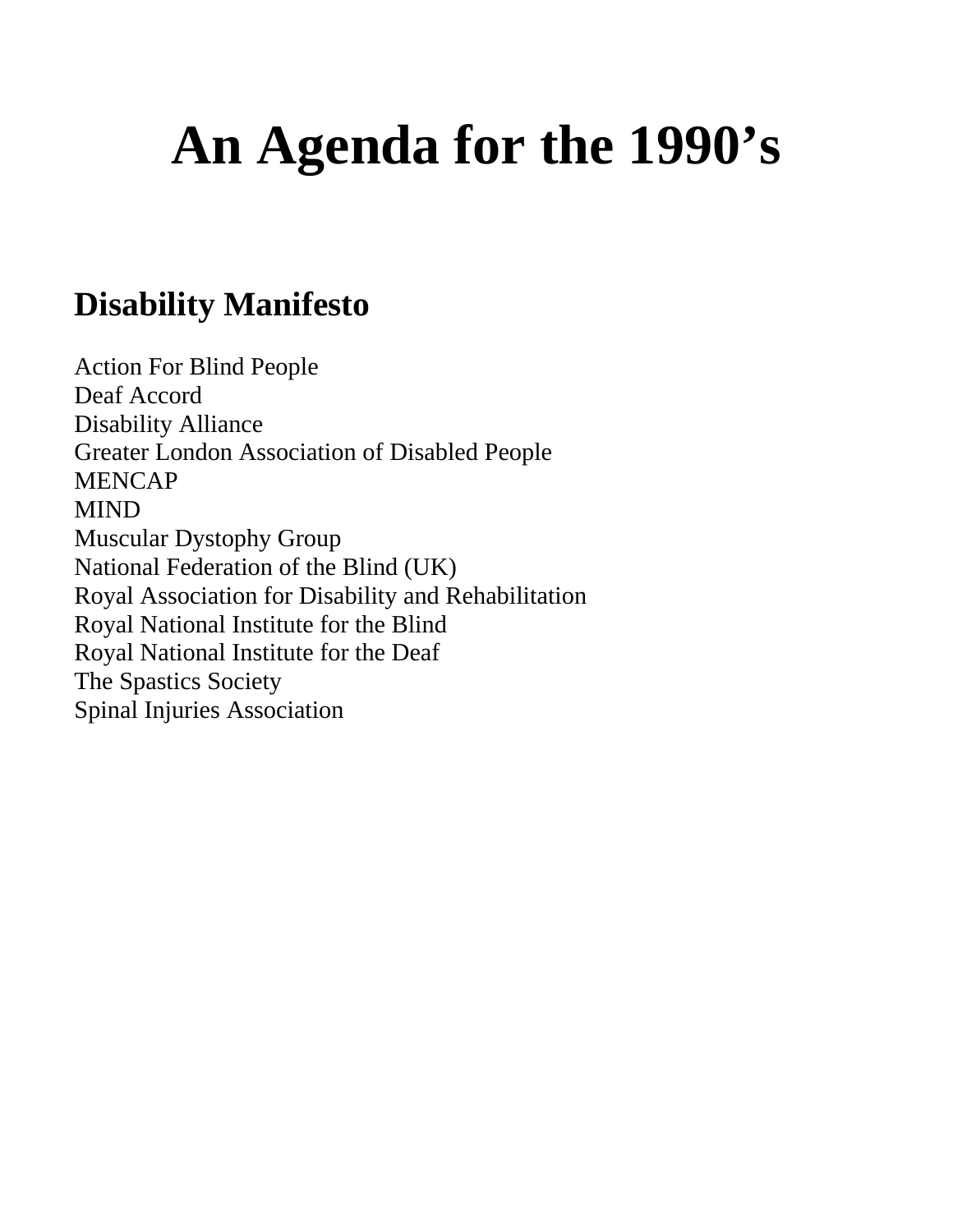### **Disability Manifesto**

### **An agenda for the 1990's**

In this document, the Disability Manifesto Group has set out a number of key recommendations which would enable disabled people to move significantly closer to exercising their full rights of citizenship. Members of the group are: Action For Blind People; Deaf Accord; Disability Alliance; Greater London Association of Disabled People; MENCAP; MIND; Muscular Dystrophy Group; National Federation of the Blind (UK); The Royal Association for Disability and Rehabilitation; Royal National Institute for the Blind; Royal National Institute for the Deaf; The Spastics Society and the Spinal Injuries Association.

The Group's proposals address some of the existing needs of over six million people with disabilities living in the United Kingdom. The type and severity of disability and hence level of need experienced by these individuals varies. In this manifesto, the word disability covers people with physical disabilities, people with a mental handicap or mental health problems, those with sensory disabilities (such as blind or partially sighted people and deaf or hearing impaired people), and those with disabilities linked to ageing.

It is not necessarily disability that handicaps a person, but the way in which they are treated by society. People with the same level of disability should be treated equitably and provision should be made for them regardless of race, gender and age. At present, nearly two thirds of those with disabilities are excluded from many schemes that could fundamentally improve their standard of living, simply because they are over sixty five.

All people should have equal rights, equality of income and participation, and be afforded equal respect and opportunities.

We acknowledge that all the recommendations contained in the manifesto cannot be implemented at once. Nevertheless, it is the hope of the Group that the needs and rights of people with disabilities are fully considered when formulating and implementing public policy across the whole spectrum. We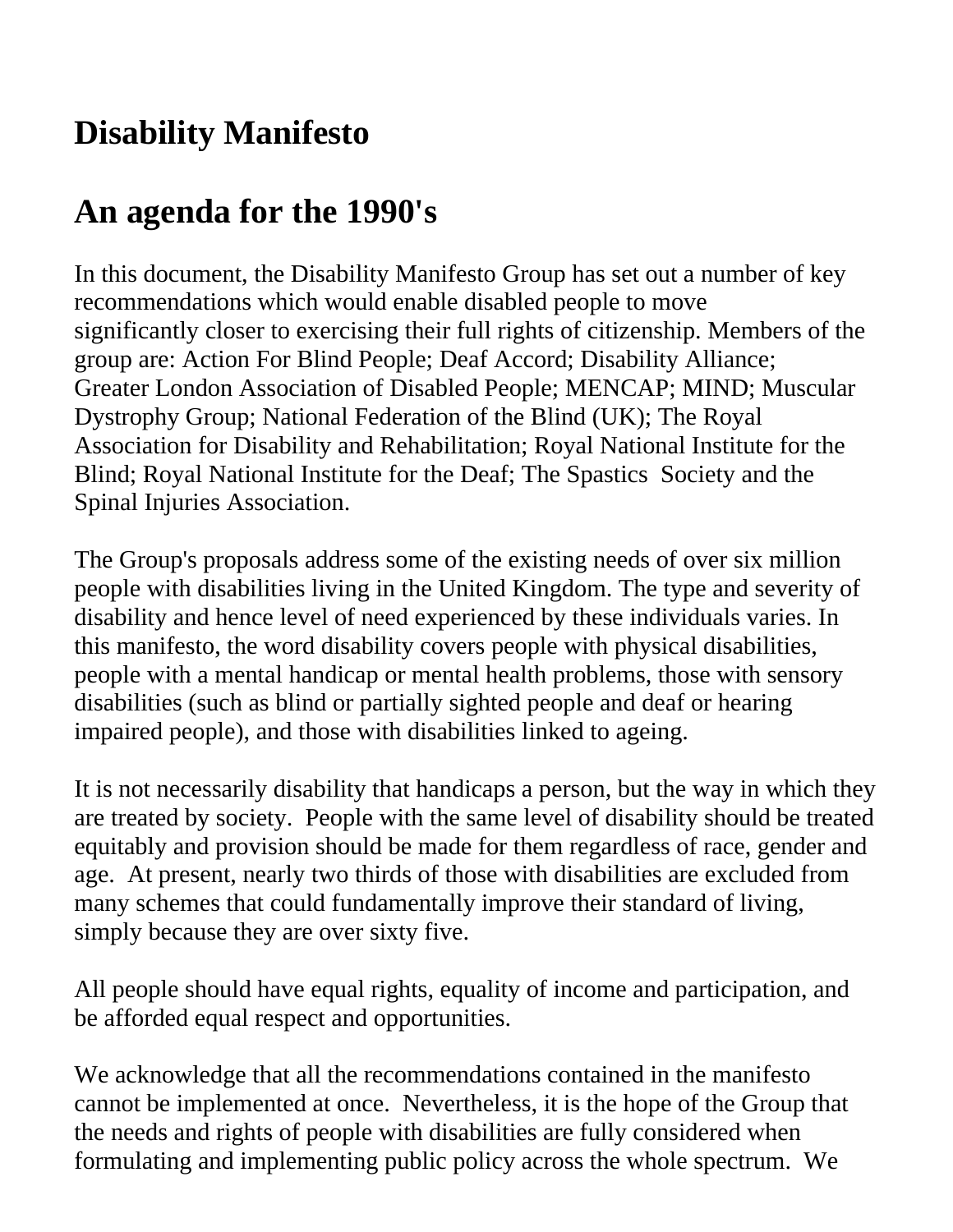seek genuine commitment to such a programme which should result from consultation with disabled people and organizations that represent them.

## **Anti-discrimination legislation**

The difficulties experienced by disabled people often result from reinforcement of their disability by a society which discriminates against them. There is overwhelming evidence that disabled people face discrimination by employers and in many other aspects of their lives. The discrimination may be direct, such as the withholding of employment opportunities, or it may be indirect - barring a disabled person from inaccessible buildings or inadequate transport, or imposing conditions of employment – like participation in an insurance scheme - which a disabled person will be less able to fulfil.

Unlike those facing discrimination due to race or sex, disabled people who experience unfair discrimination have no redress.

Legislation has been introduced in other countries, for example in the USA. In the UK the Employment Select Committee in its First Report in session 1990- 1991 recommended that anti-discrimination legislation was the right way forward. It called the Government to:

"… explore urgently the possibility of equal opportunity legislation for the employment of people with disabilities and report to Parliament on the potential effect and costs in the labour market."

- 1. Legislation should be enacted to combat unfair discrimination on the grounds of actual or perceived disability. Legislation would:
- guarantee a basic human right for disabled people;
- be a practical and effective way to eliminate unjustifiable discrimination;
- **Perovide a mechanism for monitoring the way in which society meets the** needs of disabled people;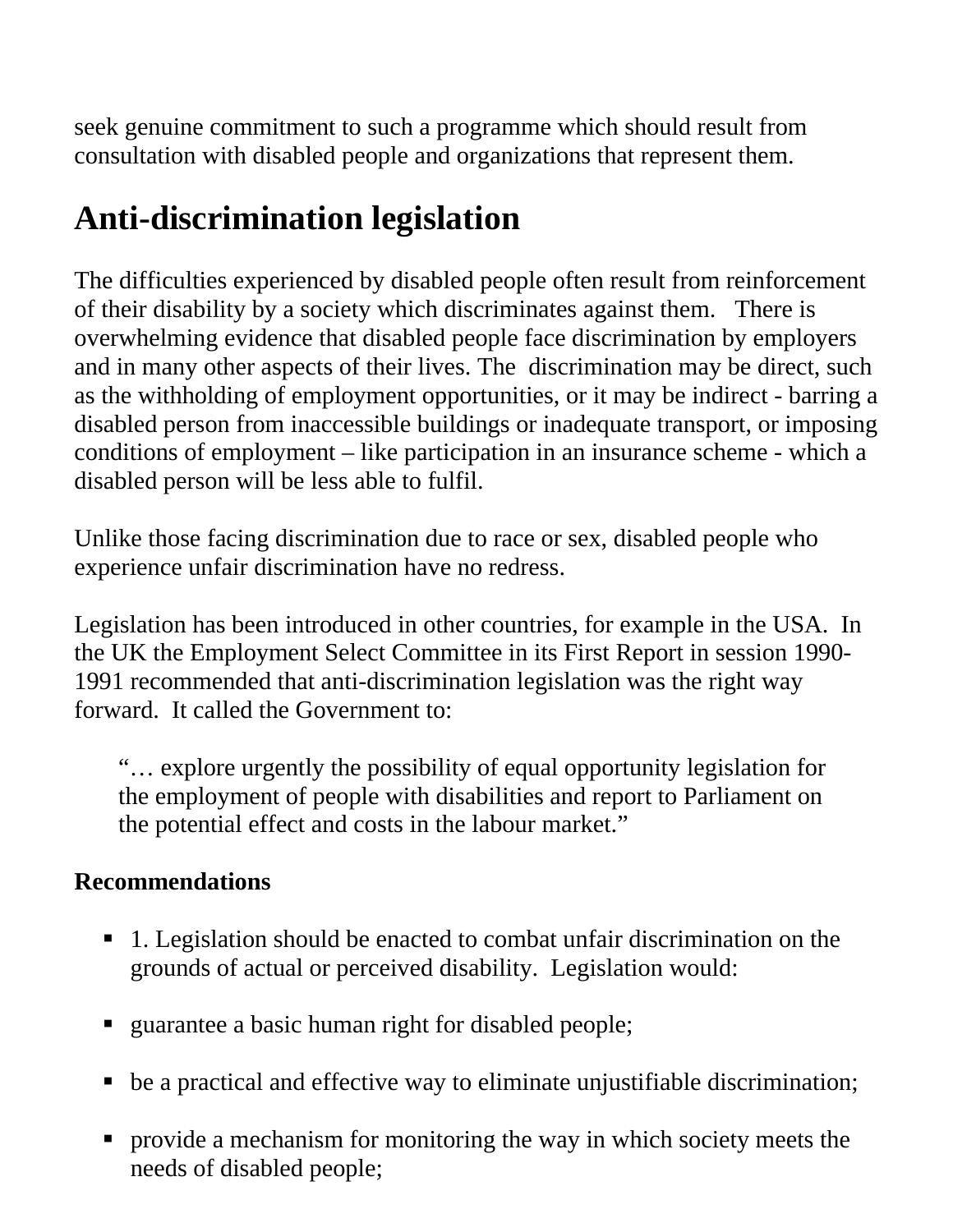- send a positive message to society.
- 2. The legislation should cover:
- **Example yment and training**
- $\blacksquare$  education
- access to places used by the public
- housing
- **transport**
- $\blacksquare$  the facilitation of communication
- $\blacksquare$  the provision of goods, services and facilities.
- 3. An enforcement agency would identify instances of discrimination and work to eliminate them, review the working of the legislation, investigate complaints and conciliate.

### Disability Benefits

The range and extent of disability-related extra costs mean that people with disabilities require higher incomes than able-bodied people in order to enjoy the same living standards. Yet the 1988 – 1989 Office of Population Censuses and Surveys disability surveys show that the majority of people with disabilities have much lower incomes than able-bodied people.

Largely as a result of employment barriers, most disabled people depend on benefits. But the social security system is often discriminatory, complicated or inadequate.

Thus, benefit entitlement can be determined by age, type of disability, or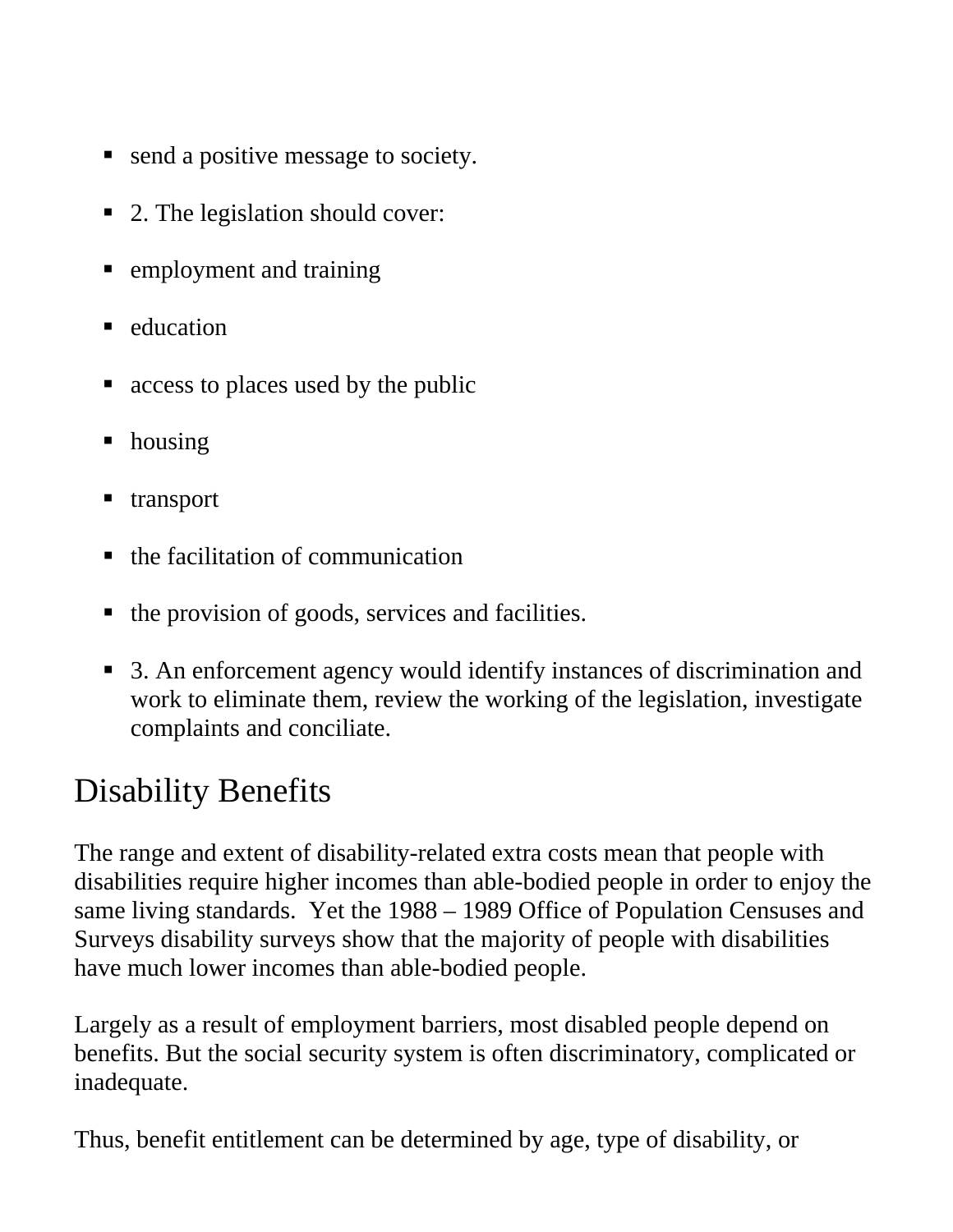National Insurance contributions paid. The gap in weekly income from benefits of two people who are equally severely disabled can be as much as £247.95. Different types of benefit (eg: means tested, contributory/non contributory, universal), different assessment, adjudication and appeals procedures all add up to complexity and confusion. There are no benefits to meet the majority of disability-related extra costs (eg: for heating, special diets, communication needs, etc).

#### **Recommendations**

A disability income scheme should include:

■ i) Disablement Costs Allowance

A tax free, non means-tested benefit designed to cover the extra costs of disability. Based only on severity of disability, not the cause, type or origin of disability and paid regardless of age, sex, marital status, and employment status. Nor should it be included as income for means-tested benefits assessment.

■ ii) Disablement Pension

Payable to anybody of working age who is unable to work because of a longterm sickness or disability. It would be non-contributory and non meanstested. Paid at the same level as retirement pension at a high enough level to avoid dependence on means-tested benefits.

■ iii) Partial Capacity Benefit

There should be flexible provision for people who, although able to work, have a reduced work capacity because of their disability.

viv) Provision for Carers

Both the disabled person and their carer should have their own independent income without recourse to means-tested benefits.

# Community Care

Disabled people have the right to lead their lives as full participants in their communities. Most disabled people already live in the community but are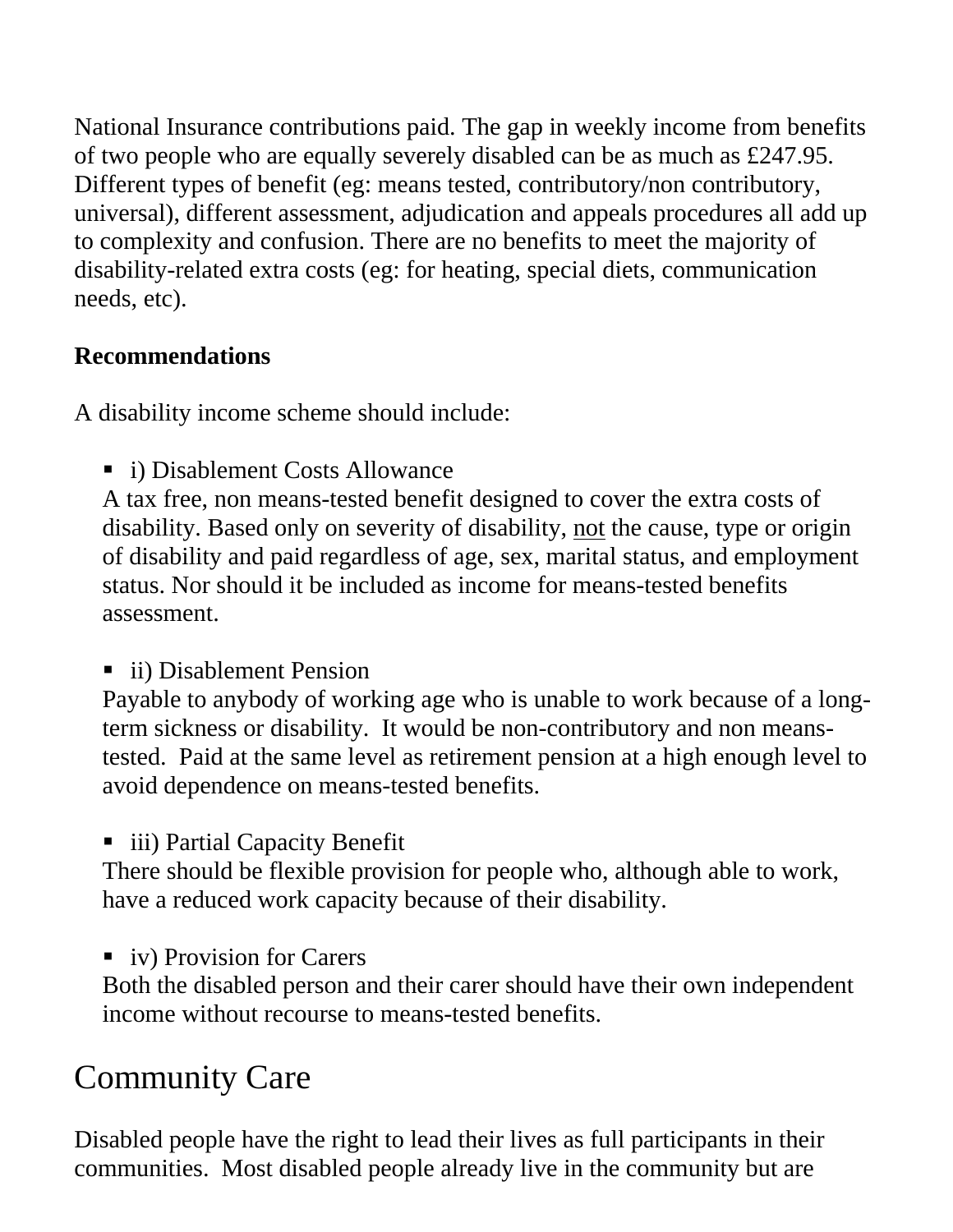frustrated in their aspiration to independent lives because support services are non-existent or not suitable to meet their needs.

If disabled people are to live in the community in its wider sense, then there must be a real choice between independent living and appropriately supported quality residential care.

- 1. There should be a statutory duty for Health and Social Services to cooperate in assessing and providing services in the community.
- 2. The Disabled Persons (Services, Consultation and Representation) Act 1986 should be implemented in full. This would require disabled people or their representatives to be consulted when their community care needs are assessed.
- 3. Statutory Funding for residential care should be increased to meet the real costs.
- 4. The funds available for community care should be ringfenced to ensure they are spent in this area and not elsewhere. The high costs of meeting the needs of people with multiple disabilities, for example sensory disability and mental handicap, should be recognised and sufficient funds allocated for the specialist provision required.
- 5. The Independent Living Fund, which currently helps over 7,000 severely disabled people to live independently, should be made part of the social security system and payments given as of right.
- 6. Any new system of local government taxation should include relief for disabled people for adaptations to their homes undertaken because of their disability.
- 7. Disabled people should be provided with information in the appropriate format, either by braille, or tape etc, or through an advocate or interpreter.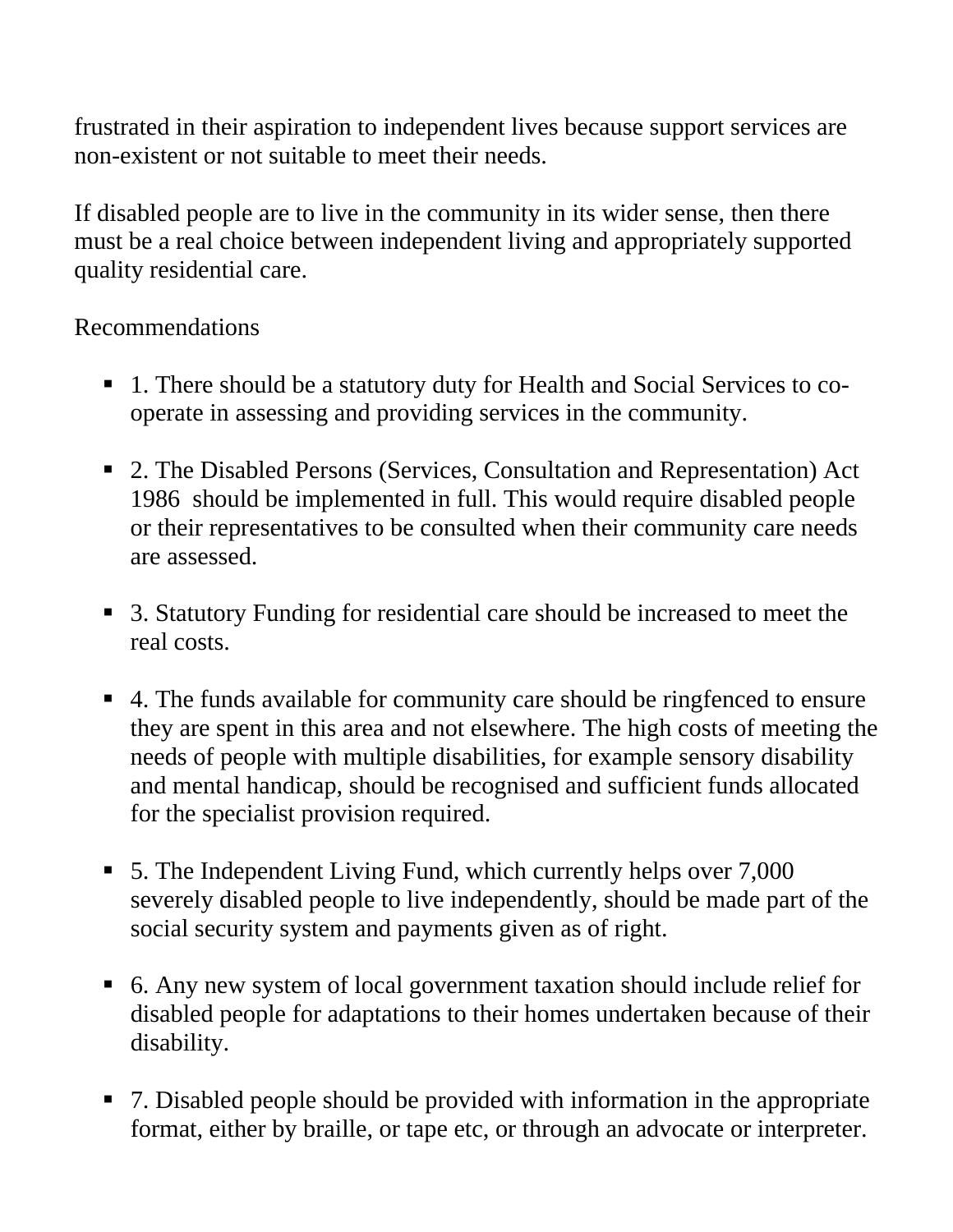### Health Services

A National Health Service should respond to all the health needs of the whole population. In general, disabled people will have the same health needs as the rest of the population. However, they may also have particular health needs arising from their disabilities.

It is estimated that 1 in 10 of the population is disabled. Disability can be due to genetic, hereditary or environmental factors or it can arise from events that occur before, during or immediately after birth or from accident, injury or disease. Disabled people may have physical, sensory or mental disabilities. Advances in medicine mean that many people with profound disabilities who previously would not have lived are now surviving into middle age.

- 1. Disabled people should have access to the GP of their choice and be involved in planning their own health care programmes. Family Health Service Authorities should monitor GP practices to ensure that there is no denial of access to GPs or denial of health services because of budgetary constraints.
- 2. Disabled people should have the right without charge to the treatment, services, equipment and aids that are most appropriate to their individual needs and lifestyles and access to a co-ordinated rehabilitation service.
- 3. Practical advice and support should be available to families when their child is diagnosed with a disability and to individuals and their families when they become disabled through illness, accident or genetic condition.
- 4. Genetic counselling should be offered to all potentially affected parents to enable them to make an informed choice. If a genetic condition is identified, the individuals should be given practical and understandable information.
- 5. Health service buildings including surgeries should be accessible to people with mobility difficulties. Communication support services such as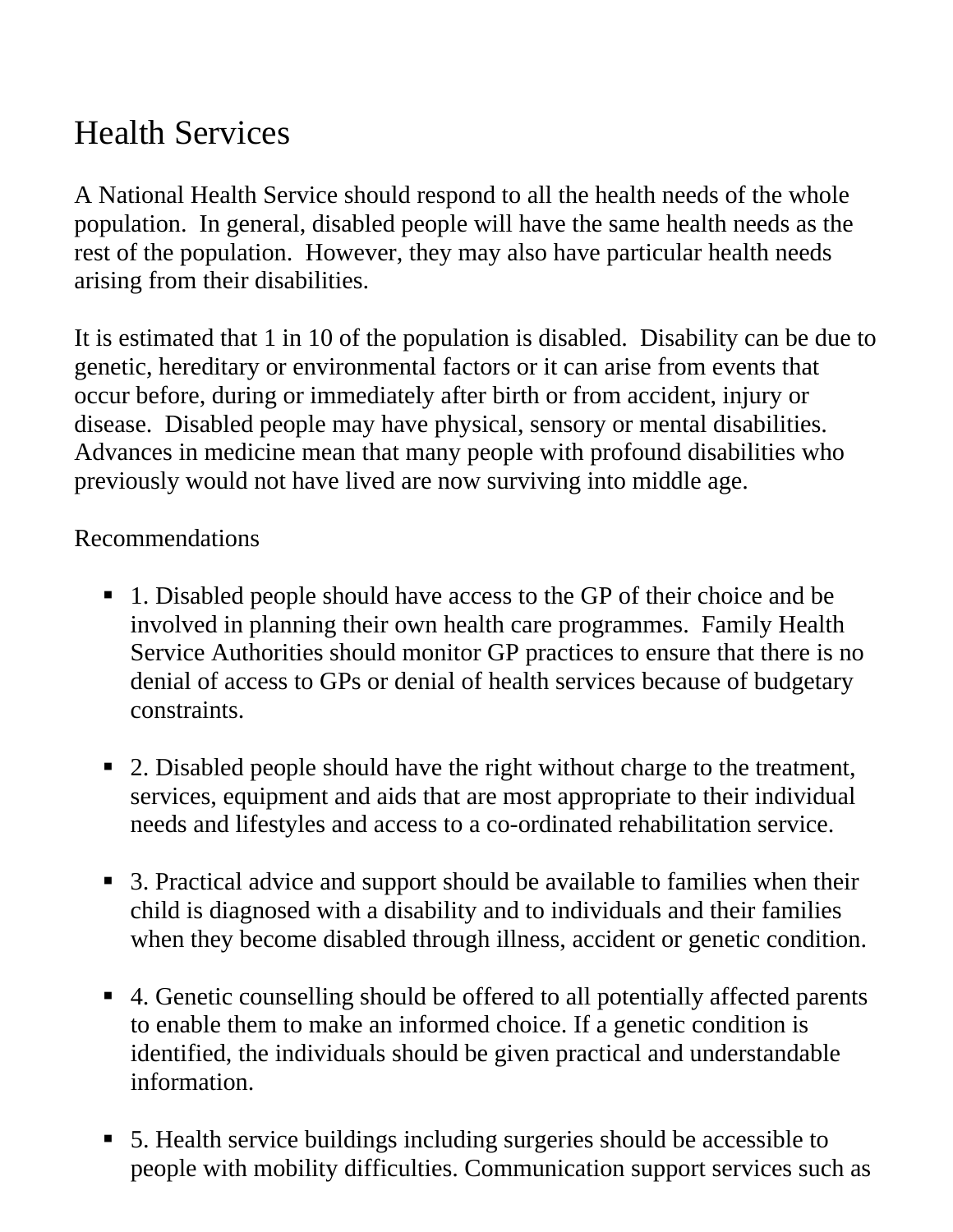sign language interpretation should be provided when necessary to enable patients and their families to participate fully in medical consultations.

- 6. Health professionals should have disability awareness training and this should include an understanding of mental handicap and mental health problems and sensory impairments. On-going, in service training for health professionals is important if they are to be up to date in their knowledge of disability, treatment, rehabilitation and prevention.
- 7. The emphasis of primary health care should be on prevention, ensuring all screening and diagnostic services are free at point of delivery including the restoration of unrestricted NHS sight tests.

#### Education

Education legislation introduced during the 1980's has presented both challenges and threats to special education services. In recent years budget restrictions and the introduction of Local Management of Schools (LMS) have meant that the levels of staffing and resources available to children in mainstream schools are inadequate to enable successful integration to take place. This has undermined the implementation of the 1981 Education Act, with the Statementing Procedure becoming resource driven rather than needs led. It has also resulted in some disabled children being denied access to the National Curriculum. The assessment and support services for children under 5 are particularly inadequate and for students who want to go on to Further Education they are virtually non-existent.

- 1. Children with special needs should have the right to an appropriate education in the setting which is correct for their needs and in line with their parents' choices.
- 2. Local Education Authorities should be allowed to retain central funding of Special Educational Needs (SEN) support services as a mandatory exception within the LMS formulae.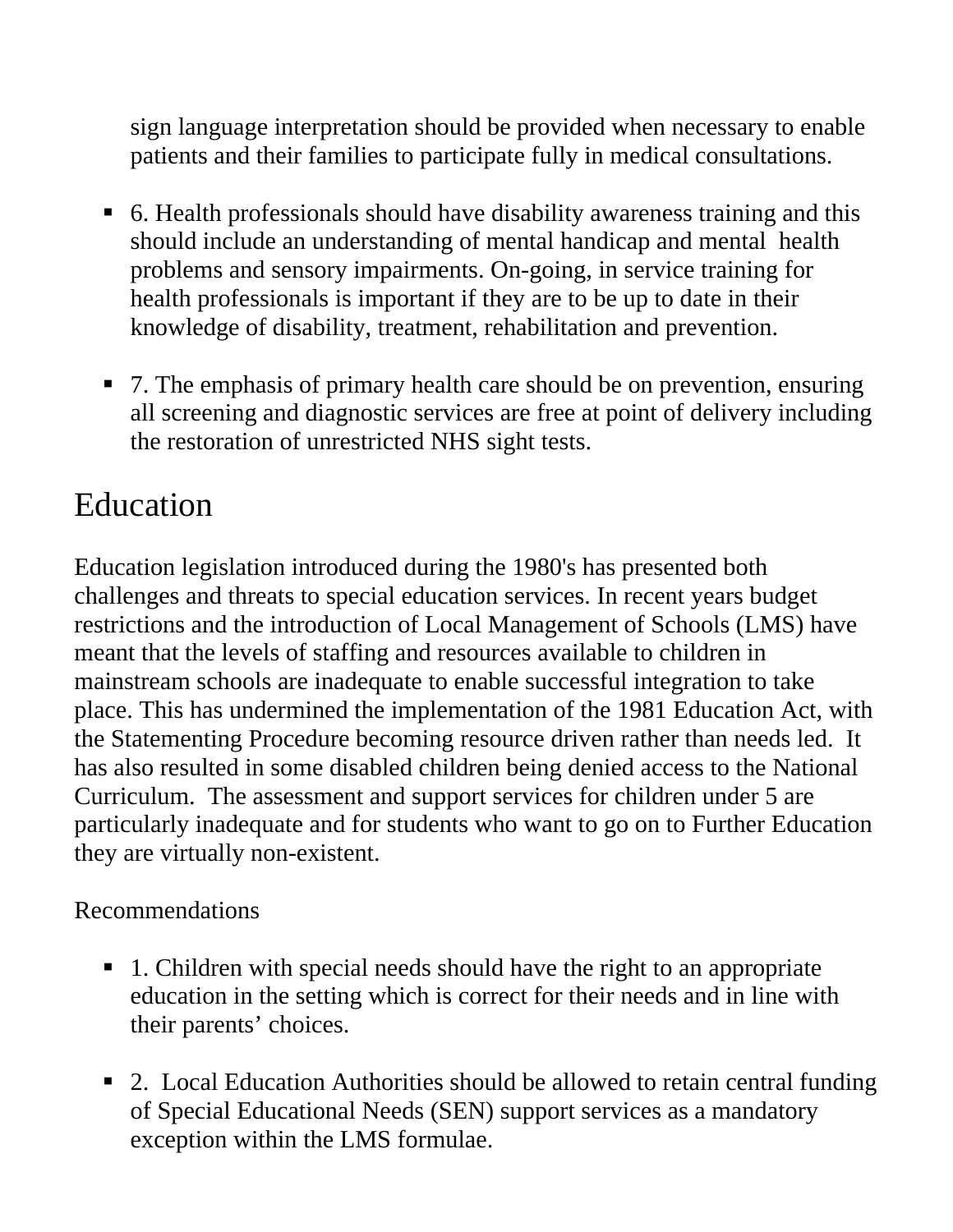- 3. Co-operation between special and mainstream schools should be improved through increasing flexibility in the special schools budgets.
- 4. Statements of SENs should be expanded to include non-educational services (such as speech therapy), with local education authorities made responsible for ensuring that these services are provided.
- 5. The Appeal system should be changed to introduce an effective independent review structure, and the appeal procedure brought in line with the 1980 Education Act.
- 6. The extent to which children with SENs receive modified curricula or are exempted from subjects should be monitored. Such exemptions should be exceptions rather than the norm. The role of the Schools Inspectorate should be strengthened to ensure that accurate assessment is provided of the needs of children with different disabilities.
- 7. The system of Grants for Education Support and Training should be reviewed to increase the allocations for SEN training for all staff and to simplify the procedures of allocating these funds.
- 8. There should be more Child Development Centres and District Handicap Teams and the assessment and referral systems must be reviewed and improved.
- 9. There should be more nursery places for all children and greater support within these nurseries for children with SENs.
- 10. The assessment and statementing procedure should be extended to require LEAs to provide for the SENs of students throughout adult life where appropriate.
- 11. Funding arrangements for Further Education colleges should provide greater incentives for colleges to accept students with SENs.
- 12. The Disabled Students Allowance should cover all full-time and parttime students regardless of parental income, including students in Further Education.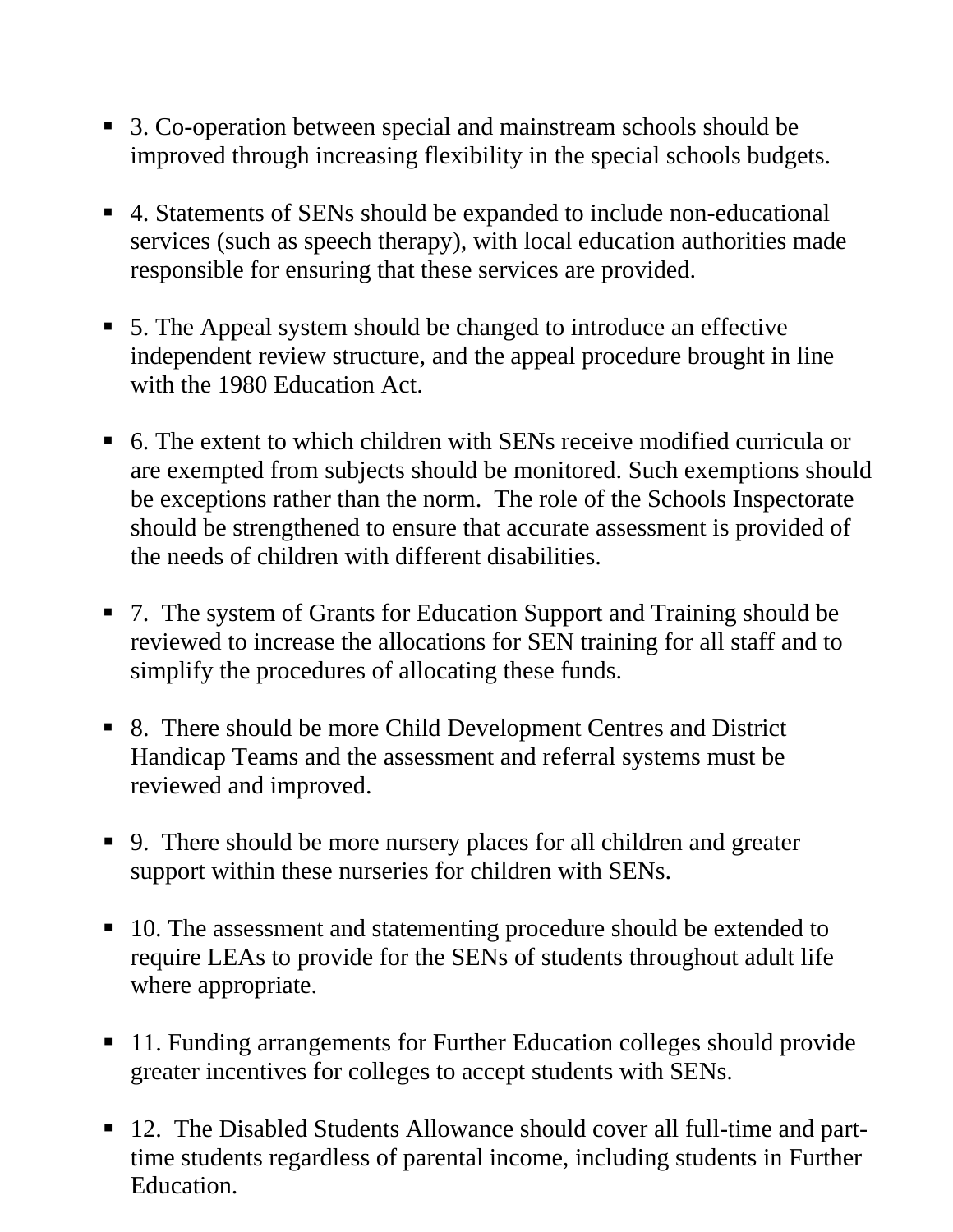■ 13. More needs to be done for deaf children to ensure that teachers in nurseries and schools have an adequate level of skill in sign language, and the admission criteria for teacher training should be altered to enable teachers who are deaf or hard of hearing to qualify.

### Employment and Training

Employment is one of the most significant aspects of people's lives. Whilst much has been achieved by employment schemes such as Sheltered Placement Schemes and the provision of grants for aids and equipment, there is still more to be done to improve work opportunities for people with disabilities.

Lack of knowledge amongst employers about the quality and quantity of support services available is one factor which hinders the employment of disabled people. Unequal access to continuing education and training schemes is restricting the potential of disabled people who need training for skill development.

- 1. Anti-discrimination legislation should be implemented to give disabled people equal opportunities in the jobs market.
- 2. The 3% quota system should be enhanced and strengthened. It should include fines for non-compliance which would contribute to a fund for employers to use to help provide access and aids for disabled people. This would stimulate people to register as disabled and provide positive help for employers to fulfill their quota.
- 3. Statutory rehabilitation leave should be provided for a person who becomes disabled whilst in work, to allow time for adjustment to the disability and for the provision of support and aids needed to enable him or her to remain in employment.
- 4. Support services such as communication aids, sign language interpreters, and co-workers are important for many disabled people to enable them to succeed in the work place. These services should be provided by central Government and be widely available on a consistent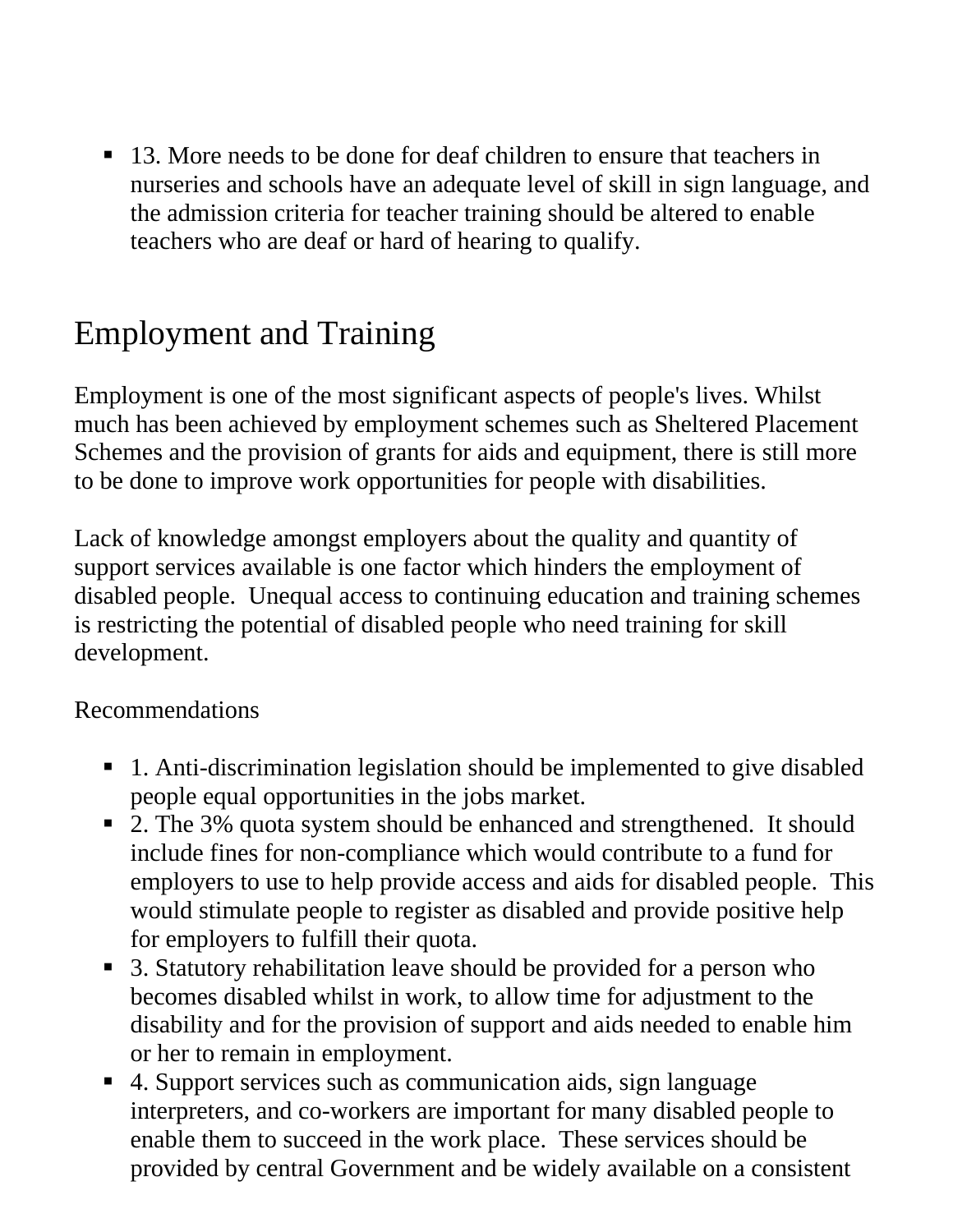basis at no cost to employers. Government funded equipment resource centres should be set up to give demonstrations and practical advice abut what is available.

- 5. Equal access should be provided to continuing education and to Youth Training and other employment training schemes. Disability awareness training should be available to Personnel Officers to encourage positive attitudes towards disability in themselves and their company and the trainers themselves need training to become more aware of a disabled individual's needs. Careers counseling needs to be more realistic and practical. Training and Enterprise Councils must be adequately funded to promote employment opportunities and suitable training.
- 6. There should be a statutory duty on employers to comply with the Code of Good Practice on employment of disabled people drawn up by the Manpower Services Commission.
- 7. Long term commitment to funding for rehabilitation, training and employment is needed, including special schemes to ensure that specialist agencies can plan their services without a continued threat of withdrawal of support.
- 8. The Health and Safety Executive and Inspectorate should be adequately resourced to ensure that industry complies with existing safety standards and regulations such as those dealing with noise at work, eye protection and operational safety standards. Together with a strengthening of the regulations, this would assist in the avoidance of preventable disability.

### Housing

Disabled people should have a right to housing that is appropriate to their needs. Despite a policy move towards care in the community, the number of homes provided by local authorities to appropriate standards for disabled people has declined during the last decade. Department of the Environment figures at December 1990 show that they fell from 8,971 built in 1979, to 723 in 1990. As a percentage of the total housing built by local authorities and housing associations, the figure has dropped from 13% to under 5%.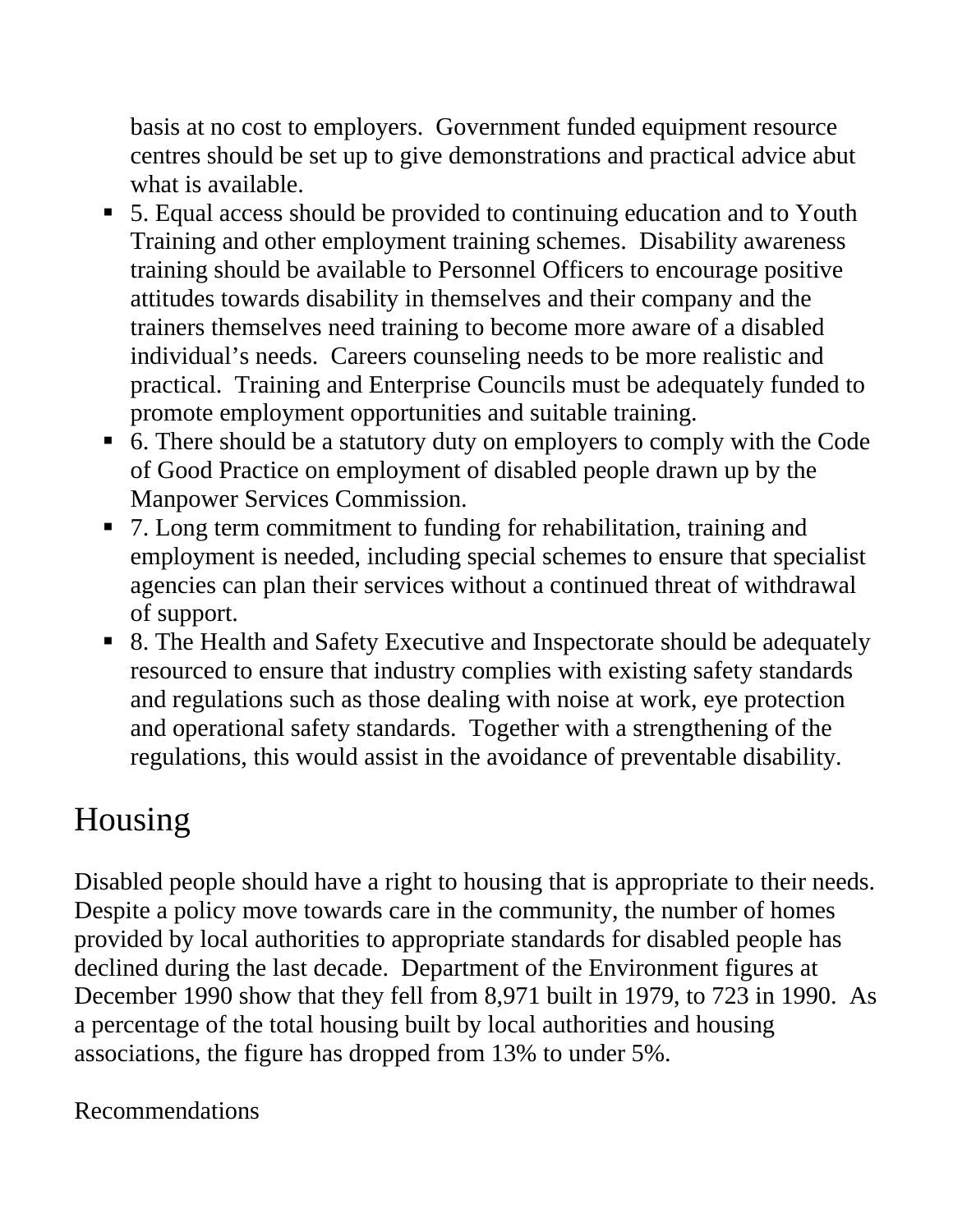- 1. Central Government should provide local authorities with appropriate resources to meet their statutory obligation to provide suitable accommodation for disabled people.
- 2. Standards relating to accessible housing should be incorporated into building regulations and broadened to include facilities for people with sensory disabilities.
- 3. A significant proportion of all new housing stock built by local authorities and housing associations should be built to the recognized standards for accessible housing. This would enable people to have homes of their own with appropriate support rather than remain in hospital or depend on relatives far into adult life.
- 4. Refurbishment of housing stock by local authorities and housing associations should include the adaptation of premises to meet access standards.
- 5. The private sector should be encouraged to build accessible housing.
- 6. The Disabled Facilities Grant, which gives people financial support to adapt their homes, should not be means-tested.
- 7. Planning of housing should take into account the need for security accessible and affordable accommodation both in the general community and in sheltered housing schemes.
- 8. Housing statistics should identify provision made for all groups of disabled people, not just wheelchair users, so that housing provision can be properly matched to need.

### Public Transport

Access to public transport is crucial to the integration of disabled people into society. Without appropriate transport, opportunities in employment, leisure and other areas cannot be taken up.

Whilst progress has been made with the establishment of specialized transport services like Dial-a-Ride, it is widely recognized that such services would only meet the full transport needs of disabled people at disproportionate cost. It is estimated that 80% of people using specialized transport could use public transport if it were more accessible.\*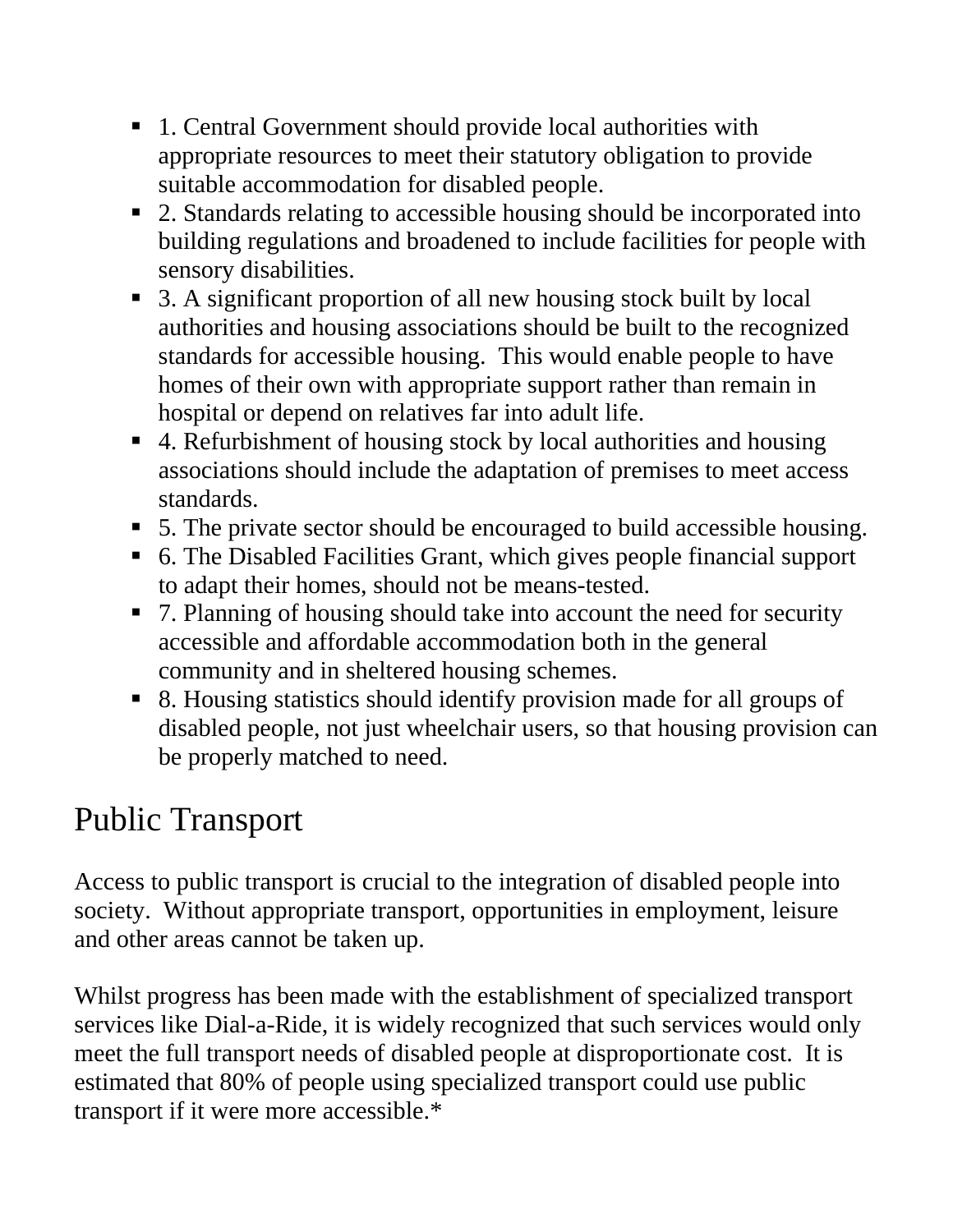#### Recommendations

- 1. Existing buses and trains should be made as accessible as possible and all new buses and trains should be made fully accessible to people with physical and sensory disabilities.
- 2. A long-term programme of improvements to under and over ground rail systems should be developed, which would include a planned approach to modernization of stations and rolling stock to include access for people with physical and sensory disabilities.
- 3. There should be an extension of services like Dial-a-Ride and the Taxicard scheme, which enables disabled people to use taxis and subsidized rates.
- 4. The planning of public and specialized transport services should be co-ordinated.
- 5. A co-ordinated national scheme for concessionary fares should be developed (at present this varies from local authority to local authority). Disabled people who need to be accompanied on public transport should be able to travel with their companion at no greater cost to themselves.
- 6. Public Information systems and pre-travel enquiry services at major transport centres should be made ore accessible to people with physical and sensory disabilities.

\* All Change report by the Greater London Association of Disabled People, 1986

### Leisure

Disabled people are often excluded from or given severely restricted access to viewing and participating in leisure pursuits, not only by physical or sensory barriers to venues or by lack of appropriate information, but often through oversight or ignorance. At present it is disturbingly rare for leisure providers to take account of the different needs of a wide range of disabled people.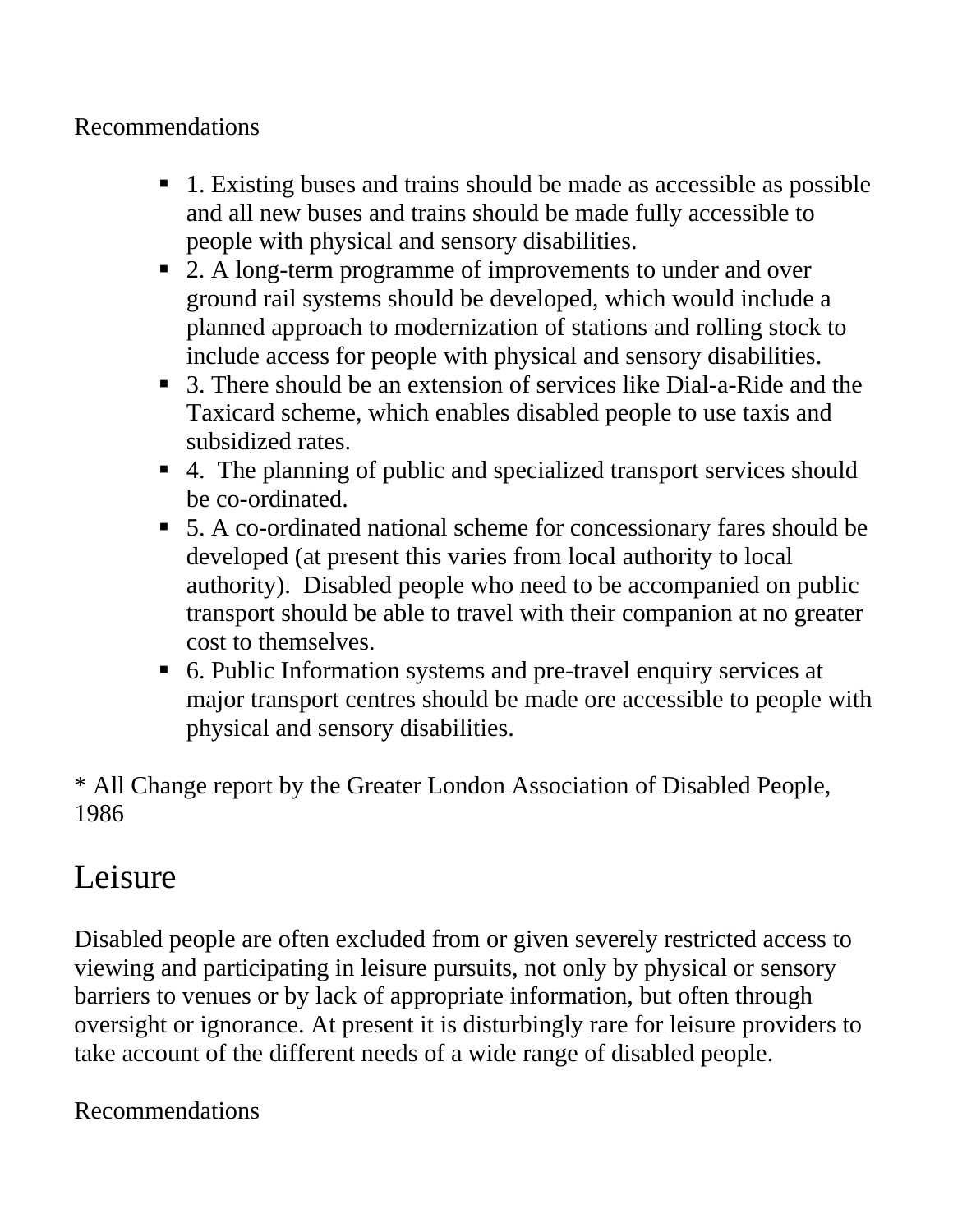- 1. It should be a condition of public funding that arts and sports organizations provide premises and services which are fully accessible for participation and viewing by people with different disabilities.
- 2. Building based centres should ask their local disablement groups to survey their premises and review services to suggest possible improvements.
- 3. Sports and arts facilities should be encouraged to develop pricing policies which reflect the fact that disabled people often have lower incomes. People should not be penalized if they are obliged to occupy the most expensive seats as a result of their disability.
- 4. As inexperience is one of the key barriers to greater participation by disabled people, access to training in arts and sporting activities should be provided.
- 5. Staff at leisure and library facilities should receive disability awareness training.
- 6. Information about leisure facilities and special facilities for disabled people should be conveyed in appropriate forms.
- 7. Libraries should contain large print, Braille and audio tape, and British Sign Language video versions of books and publications. Local authorities should pay subscriptions to the Talking Book service to ensure that blind and partially sighted people have equivalent facilities.
- 8. Disabled people should have access to a wide range of television programmes by provision of services such as signing, audio description and subtitling. The selection of television programmes for subtitling should recognize the right of deaf and hard of hearing people to a diverse programming service. Every effort should be made by programme makers to consult disabled people when their lives or disabilities are portrayed to ensure that images of disability reflect the views of disabled people themselves. Disabled people should have access to television training opportunities.

#### Access

Disabled people are barred from a whole range of opportunities throughout their lives, from employment to entertainment, from health to housing, from transport to training. Indeed, the very struggle to case a vote is illustrative of the way disabled people are denied the right to take a full part in our democracy and our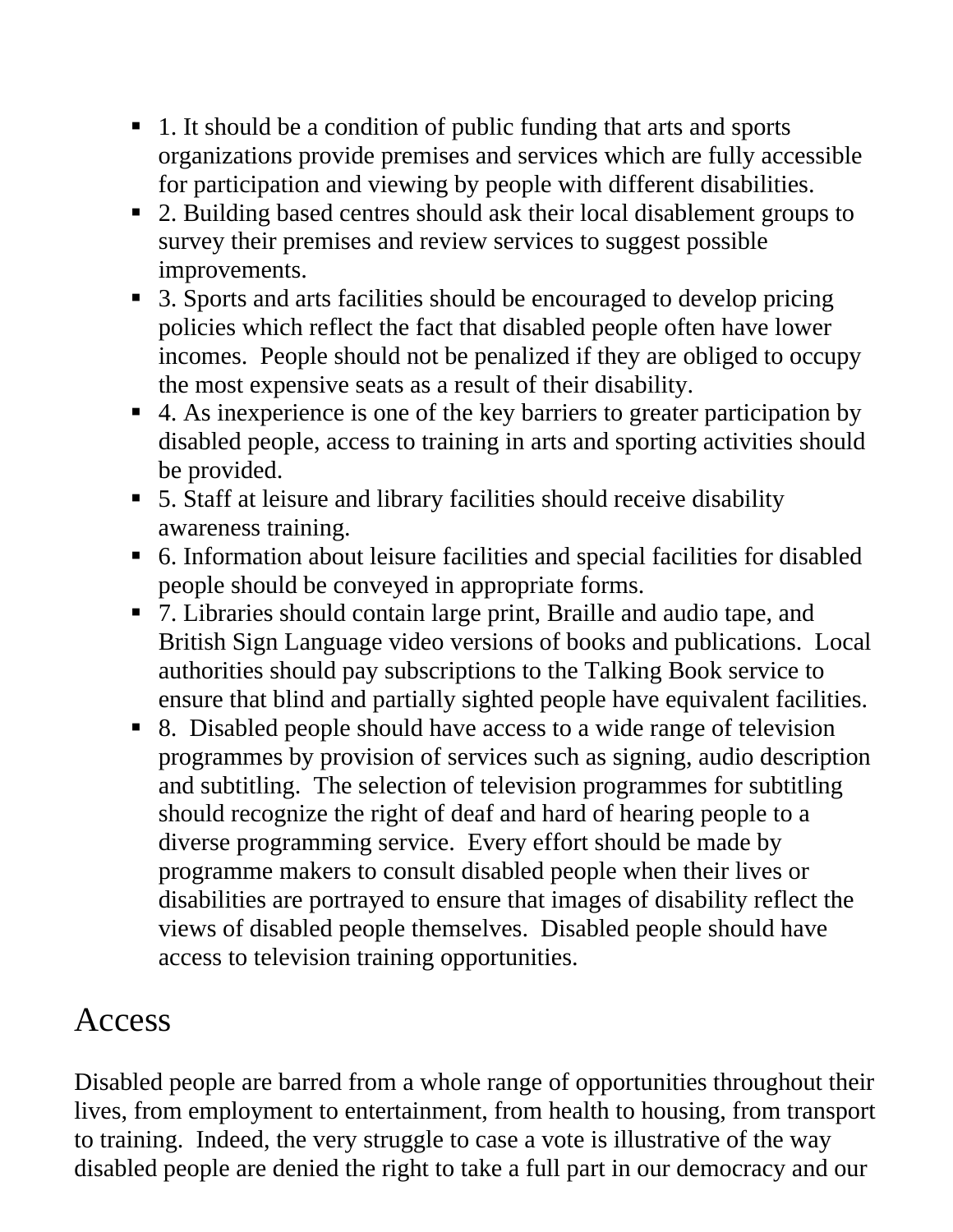society. Inaccessible polling stations or the lack of accessible information about how to a postal or proxy vote and the fact that people in long stay hospitals have to use a different procedure to vote are all barriers to full participation.

To be disabled can feel very much like living in a system of apartheid where only certain places or services are open to you.

Some of the measures that are needed to end the exclusion of disabled people will be expensive but others will not be. Sometimes exclusion is a result of prejudice alone. Sometimes participation is denied because of lack of aids: induction loops so useful to hearing aid users; ramps and lifts to make a building accessible to a wheelchair user; adequate lighting and clear colour contrast to help a partially sighted person make best use of their sight; tactile or audible features that help to guide a blind person. Sometimes services are needed, for example, sign language interpreters.

Access is not just physical. People with mental health problems or a mental handicap are often assumed not to be able to understand nor to make their own judgements and choices. Disabled people are often denied information because it is not presented in an appropriate form. It needs to be understood that English, whether written or spoken, is simply not accessible to many blind and/or deaf people as well as to those for whom English is a second language. New technologies offer the prospect of transcending old problems and obstacles.

- 1. Anti-discrimination legislation would provide a framework of rights and a legal course of redress where access is unreasonably denied.
- 2. Information produced by statutory bodies such as benefit information, should be made available in a variety of accessible formats, such as Braille, large print, tape or videos in Sign Language.
- 3. Existing building regulations should be extended and implemented with penalties for their breach.
- 4. New technology should be developed and used more fully for the benefit of disabled people, for example, opening up access for individuals with disabilities to broadcasting and telecommunications with inventions such as telephone relay service for deaf people; or